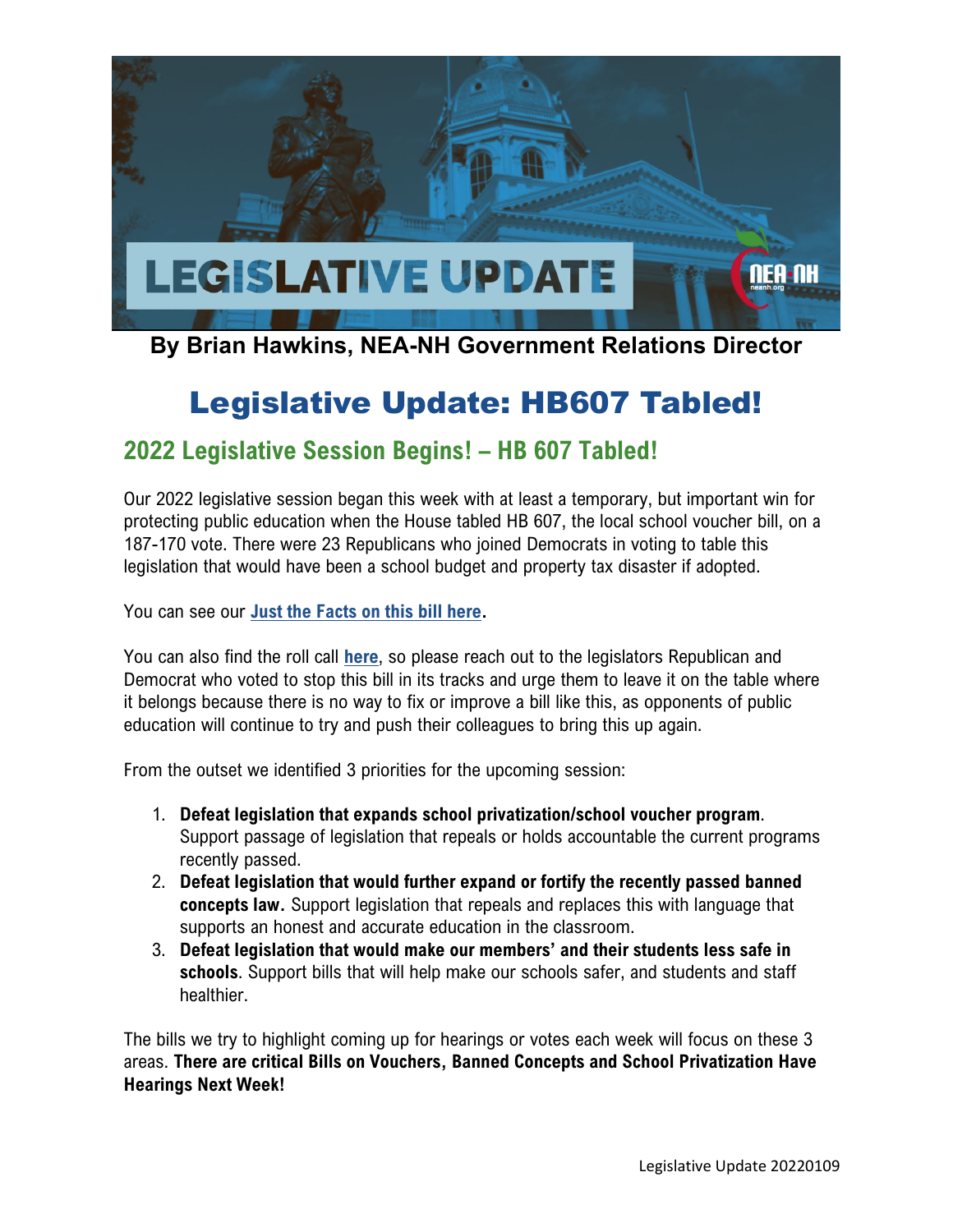## **Privatization/School Vouchers**

### **Cap Voucher Program Spending – HB 1684**

This legislation would limit the amount of funds appropriated from the education trust fund for the state voucher program to the amounts that were budgeted for in the current 2-year state budget. As has been widely reported the current school voucher program is more than 5,000% over budget from what the NH Department of Education estimated it would cost. This was largely due to a low-balling of the cost to help get it passed into law. Most of this spending are on students who were not in the public school system last year. HB 1684 simply seeks to hold the Department of Education and the Legislature to its budgets for this law that not only siphons money away from our public schools, but also funds a second school system through these vouchers on private, religious, home school and other expenses not approved by taxpayers. Right now, the program is a blank check on the state's education trust fund, and this would protect taxpayers from a runaway train in unknown voucher spending.

### **REQUEST**: **Please sign, write, or testify in SUPPORT of this**

**legislation: [http://www.gencourt.state.nh.us/house/committees/remotetestimony/default.a](http://www.gencourt.state.nh.us/house/committees/remotetestimony/default.aspx) [spx](http://www.gencourt.state.nh.us/house/committees/remotetestimony/default.aspx)**

Public Hearing: 1/12/2022 at 2:15 p.m. Location: Legislative Office Building Time: 2:15 p.m.

### **Expanding Education Tax Credit Vouchers – HB 1298**

This bill would expand the income eligibility for the education tax credit voucher program. Currently, the income eligibility is less than or equal to 300% of the Federal Poverty Level. This legislation would raise that to 500%, or \$132,500 for a family of 4 to qualify. Like other voucher programs across the country this continues a slippery slope of expanding such a program. The tax credit is against state business and interest and dividends tax owed, should a business or individual donate to the program. Like the new "Education Freedom Account" Program, the Education Tax Credit program funds are given to families to pay for private education expenses through a private third-party organization, and also with nearly zero accountability on finances and quality.

### **REQUEST: Please sign, write or testify in OPPOSITION to this**

**legislation: [http://www.gencourt.state.nh.us/house/committees/remotetestimony/default.a](http://www.gencourt.state.nh.us/house/committees/remotetestimony/default.aspx) [spx](http://www.gencourt.state.nh.us/house/committees/remotetestimony/default.aspx)**

Public Hearing: 1/13/2022 at 1:00 p.m. Location: Legislative Office Building Time: 1:00 p.m.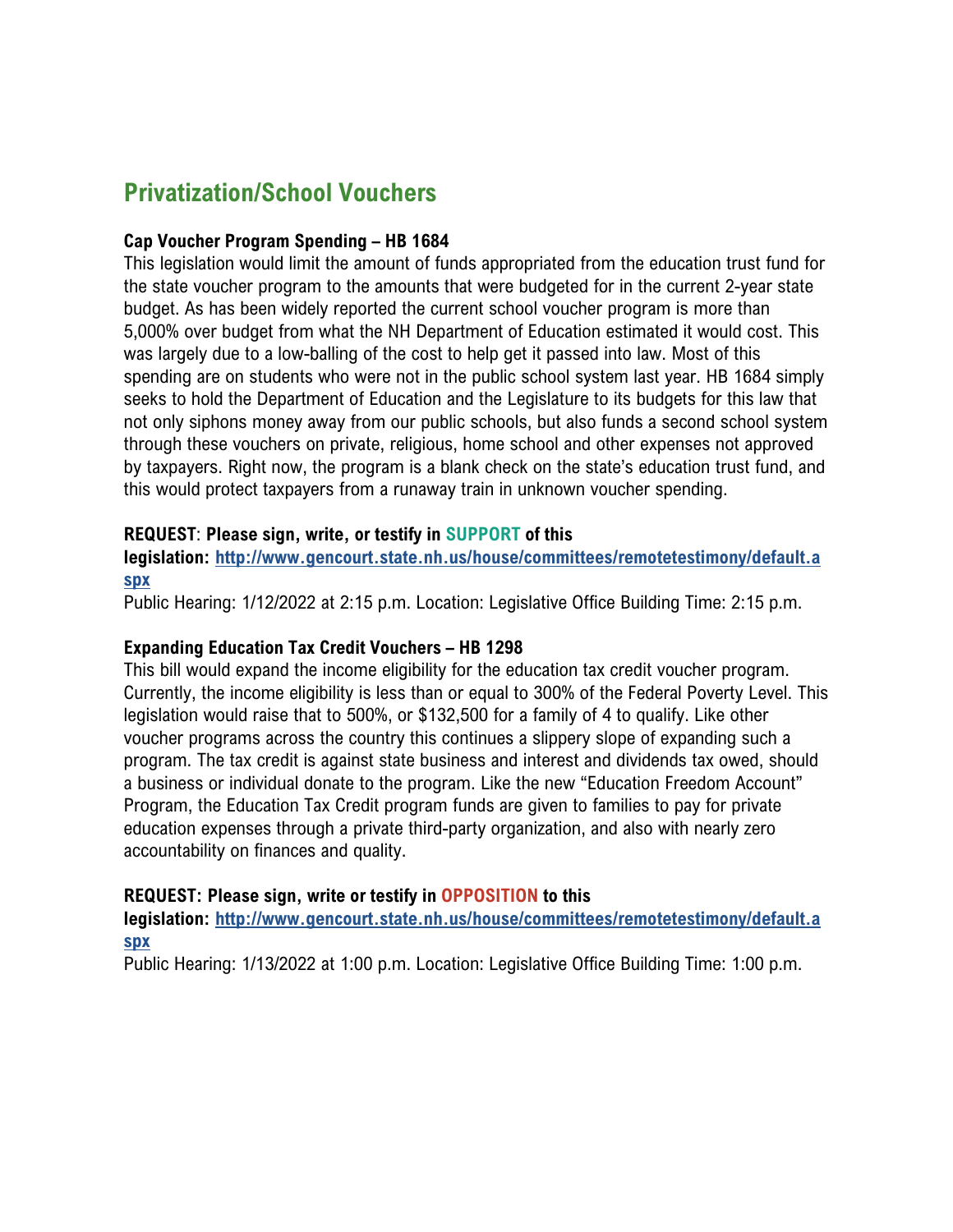# **Banned Concepts**

#### **Repeal and Replace Banned Concepts Law –– SB 304**

SB 304 would do 2 important things:

- 1. Repeal the banned concepts law passed through the state budget process that has chilled critical discourse in classrooms through its vagueness and high stakes consequences for educators. This law has led NEA-NH and others to file a lawsuit in federal court against this law, but the legislature should act now by repealing it and replacing it with language that encourages important conversations in classrooms that will help prepare our students to succeed in the future.
- 2. Replaces the current law with language that protects educators from liabilities for "engaging in any form of instruction concerning the historical or current experiences of any group that is protected from discrimination."

Rather than being worried about fringe groups putting monetary bounties on our educators' credentials, we should be supporting our educators in fostering the classroom discussions that help prepare students for the future. We can do that by helping them learn the mistakes of the past, so they are not repeated in the future. That is what this legislation is about. Please consider testifying about how the current law has affect your classroom or school or the education of your students.

### **REQUEST – Please sign, write, or testify in SUPPORT of this**

**legislation: <http://www.gencourt.state.nh.us/remotecommittee/senate.aspx>** Hearing: 1/12/2022 at 1:45 p.m. Location: State House Time: 1:45 p.m.

**HB 1313 Public Higher Education Teaching and Employee Training to Higher Education** –

HB 1313 would take the current banned concepts law that applies to K-12 schools and attempt to apply it to public post-secondary instruction and institutions. This bill makes little sense when the current law is under 2 federal lawsuits and runs counter to the important tenants of academic freedom that have been encouraged, accepted and affirmed on our college campuses.

### **REQUEST: Please sign, write or testify in OPPOSITION to this**

**legislation: [http://www.gencourt.state.nh.us/house/committees/remotetestimony/default.as](http://www.gencourt.state.nh.us/house/committees/remotetestimony/default.aspx) [px](http://www.gencourt.state.nh.us/house/committees/remotetestimony/default.aspx)**

Public Hearing: 1/11/2022 at 2:00 p.m. Location: Legislative Office Building Time: 2:00 p.m.

### **Health and Safety of Students and Staff**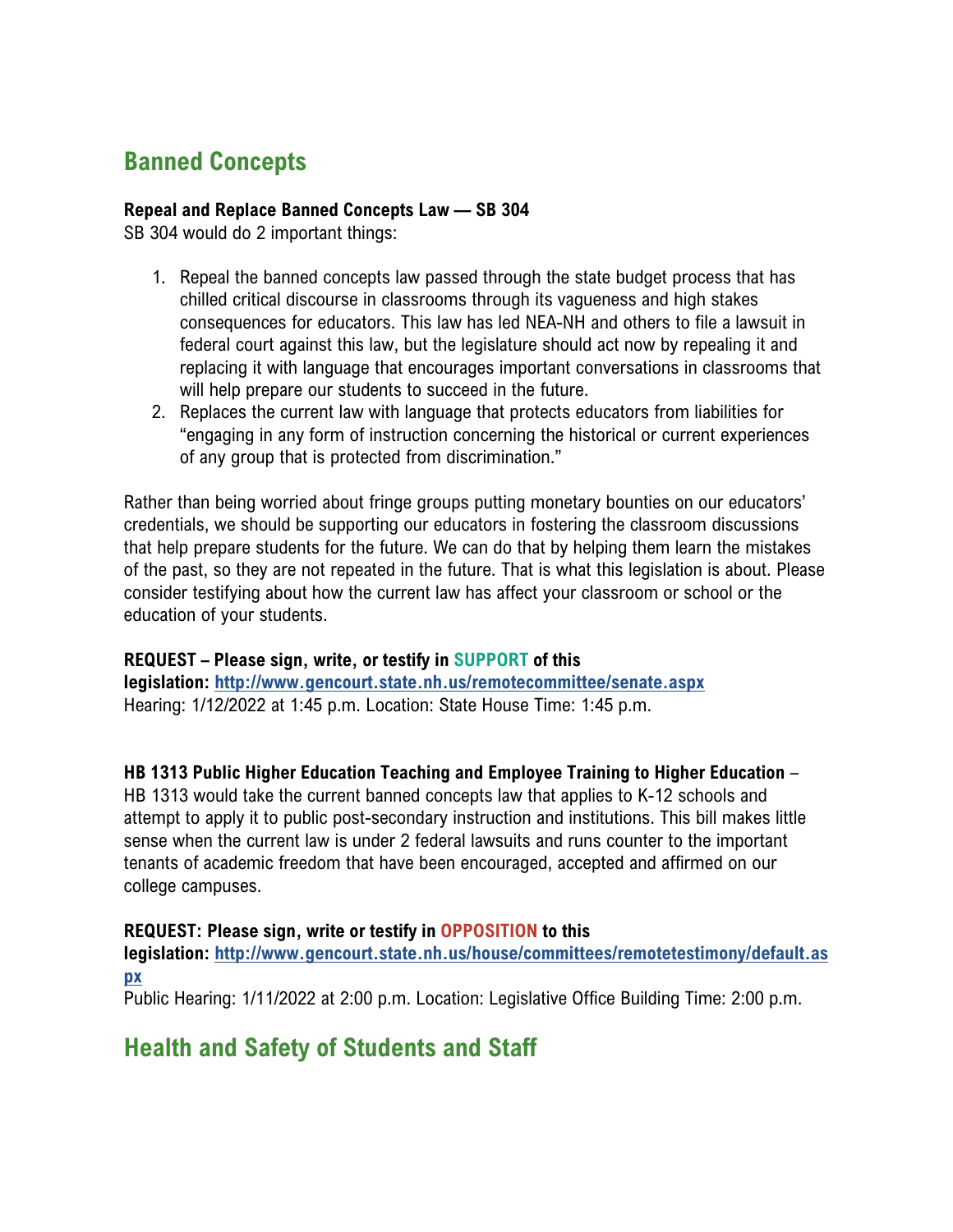### **Improving School Nutritional Standards – HB 1561**

This bill would raise nutrition standards for school meal programs on fruits, vegetables, whole grains, sodium, and added sugars. This bi-partisan legislation is a step toward improving the health of our students and their ability to learn and grow.

### **REQUEST: Please sign, write or testify in FAVOR of this**

**legislation: [http://www.gencourt.state.nh.us/house/committees/remotetestimony/default.as](http://www.gencourt.state.nh.us/house/committees/remotetestimony/default.aspx) [px](http://www.gencourt.state.nh.us/house/committees/remotetestimony/default.aspx)**

Public Hearing: 1/12/2022 at 1:00 p.m. Location: Legislative Office Building Time: 1:00 p.m.

### **Retirement**

### **Cost of Living Adjustments for retirees in the state retirement system – HB 1535**

This legislation would establish an initial cost of living adjustment for state retirees in 2022 of 1.5% who have been retired for at least 60 months. It would then setup subsequent cost of living adjustments each year that would equal social security pending approval by the NH Retirement System Board of trustees. The prospect of not only the initial COLA but more regular ones would be a welcome development for longtime and future retirees.

### **REQUEST: Please sign, write or testify in FAVOR of this**

**legislation: [http://www.gencourt.state.nh.us/house/committees/remotetestimony/default.as](http://www.gencourt.state.nh.us/house/committees/remotetestimony/default.aspx) [px](http://www.gencourt.state.nh.us/house/committees/remotetestimony/default.aspx)**

Public Hearing: 1/13/2022 at 9:00 a.m. Location: Legislative Office Building Time: 9:00 a.m.

### **Relative to the reduction in the calculation of state retirement annuities at age 65 – SB 434**

This piece of legislation would matchup the 10% reduction that happens on Group I pensions at age 65 to the person's actual full social security age which now for most people is 67. This bill for that time period would mean and important adjustment for those 2 years for retired educators who are in the Group I pool of retirees.

### **REQUEST: Please sign, write or testify in FAVOR of this**

**legislation: [http://www.gencourt.state.nh.us/house/committees/remotetestimony/default.as](http://www.gencourt.state.nh.us/house/committees/remotetestimony/default.aspx) [px](http://www.gencourt.state.nh.us/house/committees/remotetestimony/default.aspx)**

Public Hearing: 1/13/2022 at 9:20 a.m. Location: State House Time: 9:20 a.m.

### **Some of the other Important Bills We are Following this Week:**

### **Wednesday 1/14**

HB 1655-FN, relative to natural immunity system health and wellness curriculum in schools HB 1561-FN, relative to school nutrition standards